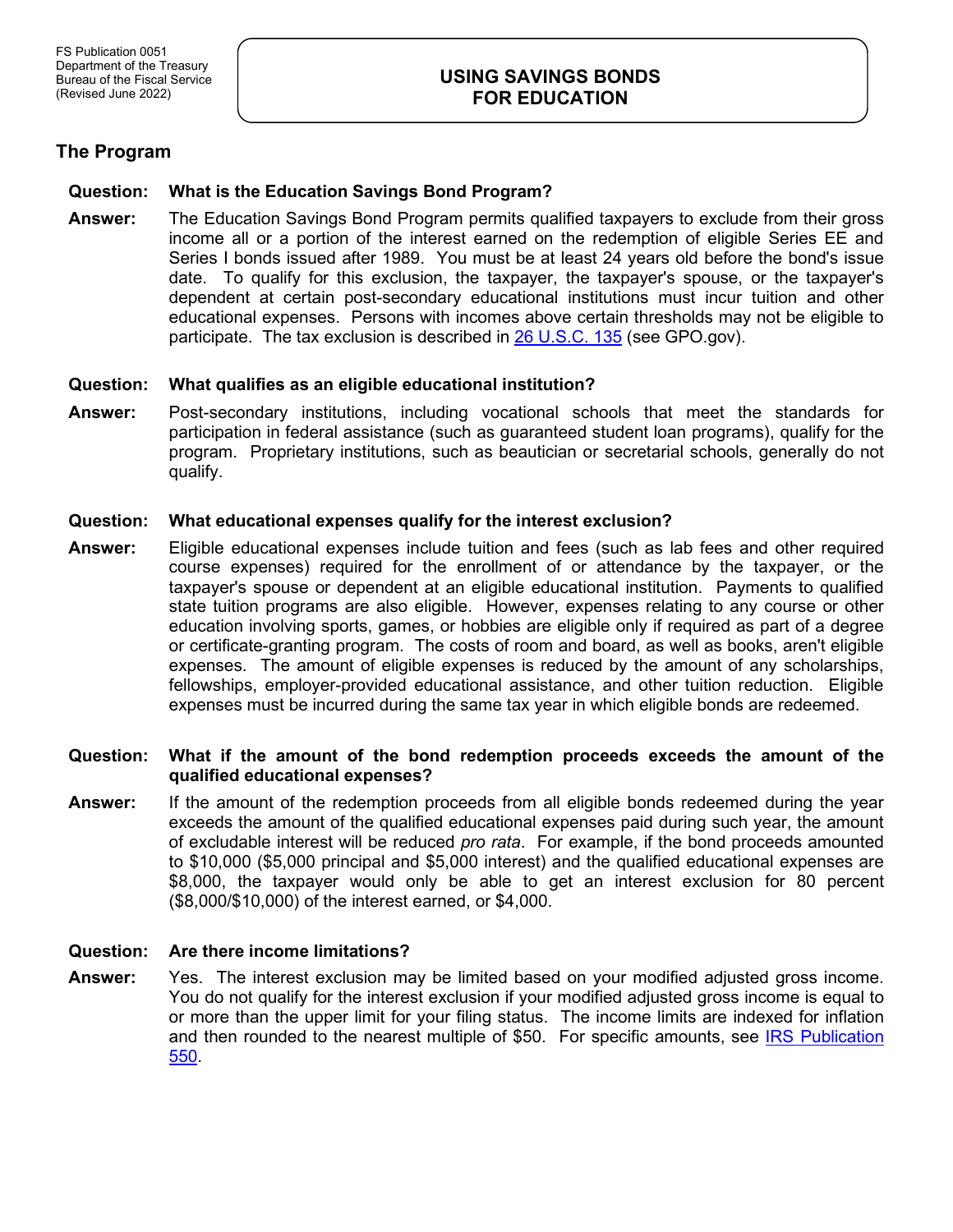## **Question: What is modified adjusted gross income?**

**Answer:** For purposes of this program, modified adjusted gross income (AGI) means the sum of the taxpayer's adjusted gross income for the taxable year, including interest on U.S. Savings Bonds before exclusion, but taking into account the partial exclusion of social security and tier 1 railroad retirement benefits, adjustments for contributions of retirement savings, and adjustments for limitations on passive activity losses and credits. It also includes the gross income earned by citizens or residents of the U.S. living abroad and income from sources within Guam, American Samoa, the Northern Mariana Islands, and Puerto Rico.

### **Question: Can all outstanding bonds be used to qualify for the Education Savings Bond Program?**

- **Answer:** No. It applies only to Series EE and Series I bonds issued after December 31, 1989. (These bonds can be in paper or electronic form.) Savings bonds issued before that date and other series of bonds (e.g., Series HH) are not eligible.
- **Question: Will the educational institution be required to verify the educational expenses of the taxpayer, taxpayer's spouse, or the taxpayer's dependent?**
- **Answer:** Generally no, however, the taxpayer should retain receipts or canceled checks for educational expenses as part of the taxpayer's record to substantiate his or her claim to an interest exclusion from income of the bonds cashed.

#### **Question: Can anyone take advantage of the interest exclusion by purchasing bonds as gifts?**

**Answer:** No. The purpose of this program is to benefit the taxpayer(s) paying for qualified educational expenses of the taxpayer, taxpayer's spouse, or taxpayer's dependent within the meaning of Section 151 of the Internal Revenue Code. To exclude the bond interest from gross income, the bond must be in the name of the taxpayer, or in the name of the taxpayer and the taxpayer's spouse, and not in the name of the dependent. The designation of the dependent as beneficiary is permitted.

#### **Question: Can anyone purchase these bonds and take advantage of the interest exclusion?**

**Answer:** No. To exclude interest earnings on Series EE and Series I bonds issued after 1989, a taxpayer must be at least 24 years old before the bond's issue date. Since a bond's issue date is the first day of the month in which the taxpayer purchases the bond, the taxpayer must be 24 years old before the first day of the month in which the bond is purchased. Also, if the taxpayer is married, the taxpayer must file a joint return in order to exclude the bond interest from income.

### **Question: How does one exclude the interest income on the tax form?**

- **Answer:** [IRS Form 8815](http://www.irs.gov/pub/irs-pdf/f8815.pdf) includes the necessary worksheet and instructions for taxpayers to use in connection with tax returns.
- **Question: To exclude the bond interest from gross income, does both the principal and interest from bonds redeemed during the year have to be used for qualified educational expenses?**
- **Answer:** Yes. Only if the taxpayer pays qualified education expenses equal to or greater than all proceeds (i.e., interest and principal) from bonds redeemed during the year can all interest accrued on such bonds be excluded from his or her gross income.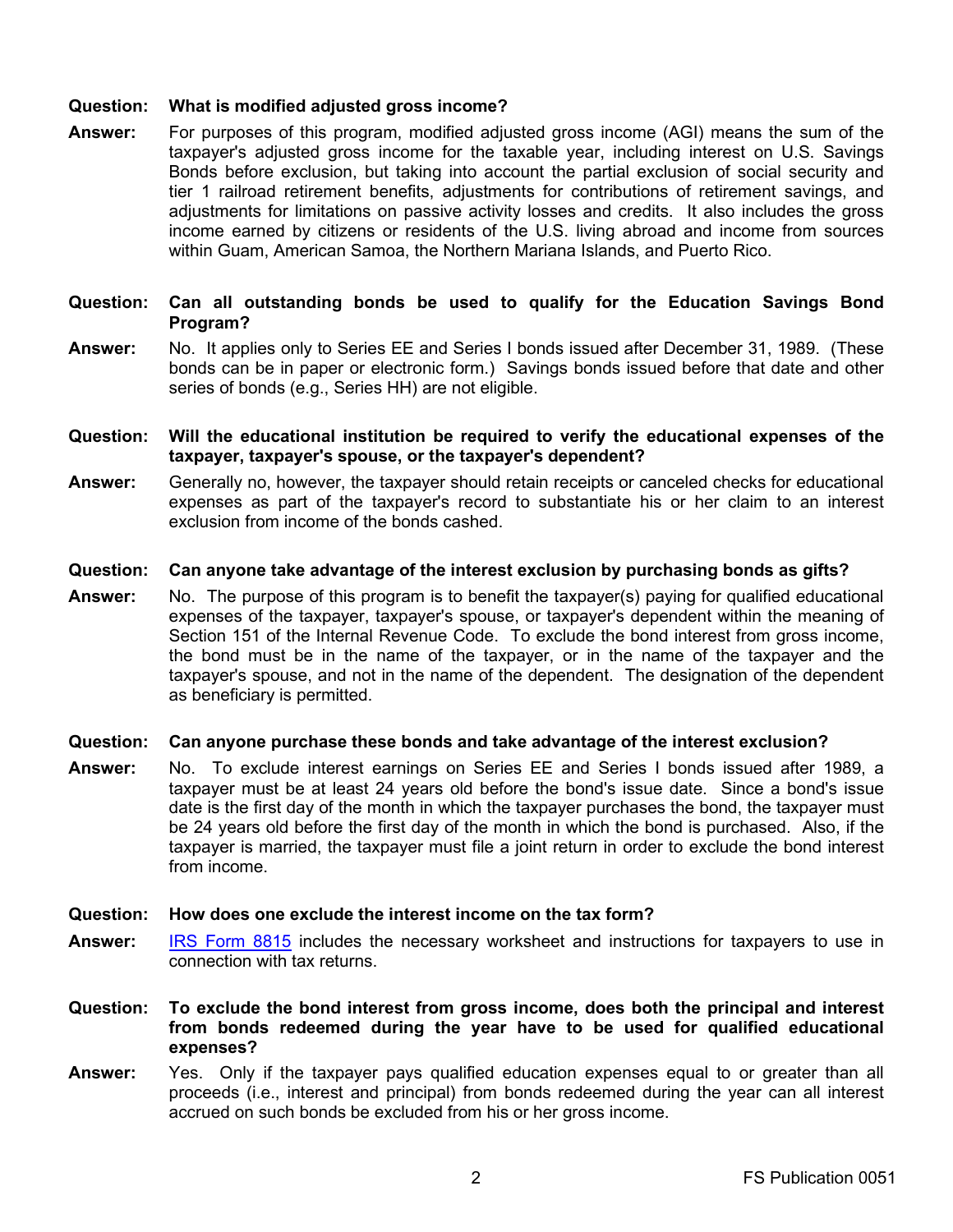# **Purchasing/Registration**

- **Question: If I want to start taking advantage of this program now, how do I purchase these bonds and how should they be registered?**
- **Answer:** Electronic Series EE and Series I bonds can be purchased in TreasuryDirect and should be registered either in the taxpayer's name alone, the taxpayer's name as primary owner with the taxpayer's spouse as secondary owner, or in the taxpayer's name as primary owner with the child as beneficiary.
- **Question: If I choose to start buying bonds for education, is there a limitation on the number or amount of Series EE and/or Series I bonds I can buy?**
- **Answer:** Yes. Bonds you buy for the Educational Savings Bond Program are subject to the limit of \$10,000 face value (equal to the purchase price) per series per Social Security Number per year, just like any other purchase. There is no limit on the amount of bonds that you can accumulate over a lifetime.
- **Question: Can a child be named as beneficiary on a paper or electronic bond for which the interest exclusion will be taken?**
- **Answer:** Yes. Any person may be named as beneficiary without affecting the eligibility of the bond for exclusion. A child may not be a co-owner or secondary owner of such a bond.
- **Question: Are paper bonds registered in the parent and child's names as co-owners, or electronic bonds registered in the parent's name as primary owner with the child as secondary owner, eligible for the interest exclusion?**
- **Answer:** No. For purposes of eligibility for the interest exclusion only, the designation of a child as co-owner or secondary owner with his or her parent isn't permitted. Bonds must be in the name of the taxpayer, with or without a beneficiary, or in the name of the taxpayer and the taxpayer's spouse as co-owners or as primary and secondary owners to exclude the bond interest from the taxpayer's gross income.
- **Question: In order to exclude all or part of the interest earned on my savings bonds from income, how should previously issued paper bonds be registered?**
- **Answer:** Paper bonds that were issued after December 31, 1989, should be registered in the name of the taxpayer, with or without a beneficiary, or in the name of the taxpayer and the taxpayer's spouse as co-owners. The child should not be named as a coowner on these bonds.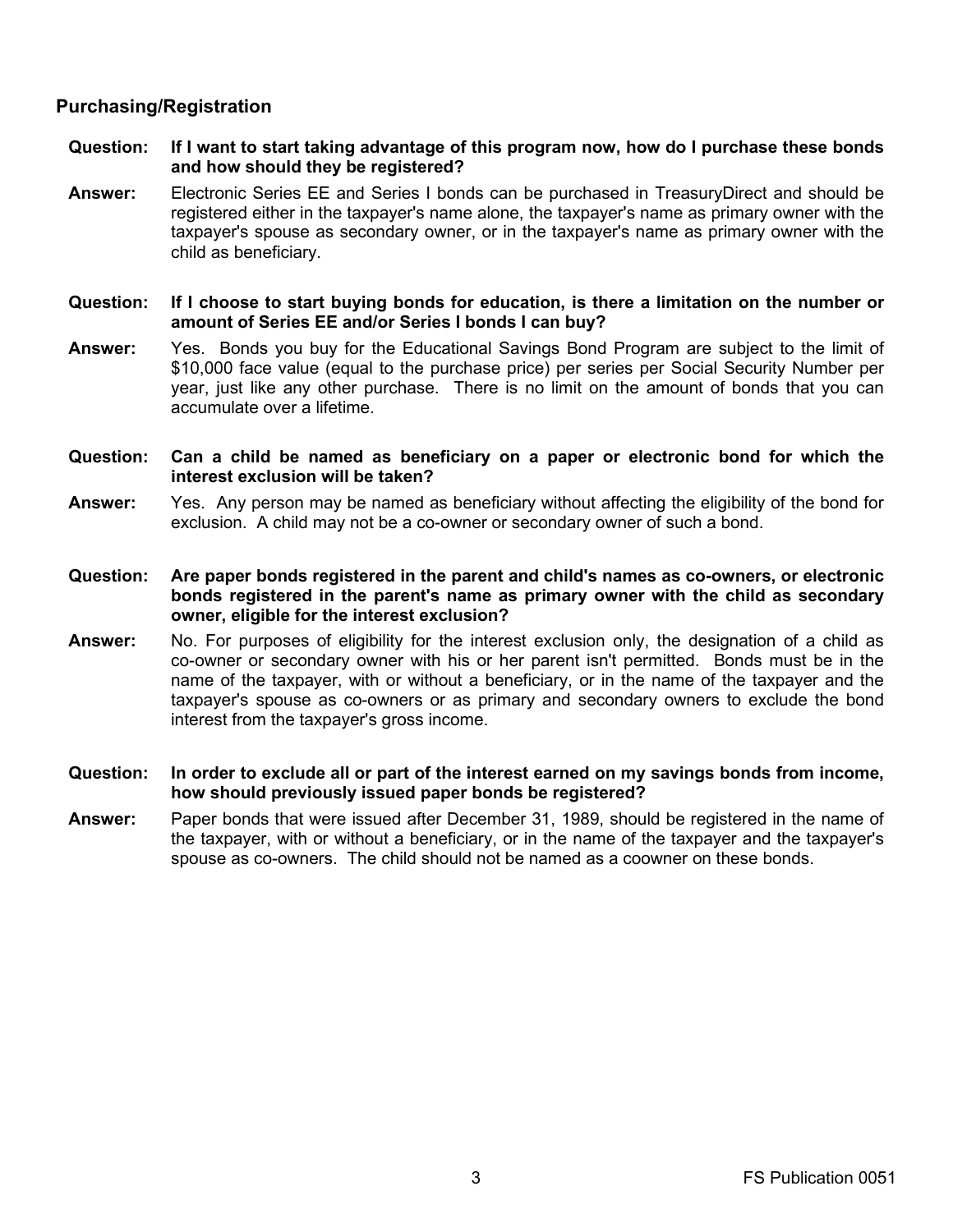- **Question: I just realized that the paper savings bonds for our children's education are in the wrong names—theirs, not ours. As I understand it, this would not qualify for the interest exclusion. Can I change the names?**
- **Answer:** You can change the names as long as the funds used to buy the bonds didn't belong to your children and the bonds are dated January 1990 or later. If Series I or Series EE bonds purchased January 1990 or later were bought to qualify for the Education Savings Bond Program, but were improperly registered when they were issued, the bonds may be reissued to qualify for the program. The purchaser would need to complete a [FS Form](http://www.treasurydirect.gov/forms/sav4000.pdf) 4000 to get the bonds reissued.

The signature on the form needs to be guaranteed or certified by an authorized certifying officer (available at many financial institutions). Mail the completed form, along with the bonds, to Treasury Retail Securities Services, P.O. Box 9150, Minneapolis, MN 55480-9150.

**NOTE:** When we reissue a Series EE or Series I savings bond, we no longer provide a paper bond. The reissued bond is in electronic form, in our online TreasuryDirect system. For information on opening an account in [TreasuryDirect,](http://www.treasurydirect.gov/indiv/myaccount/myaccount_treasurydirect.htm) go to www.treasurydirect.gov.

## **Question: Not only are my paper savings bonds that we want to use for our children's education in the wrong name, so are the ones that we purchased through TreasuryDirect. How do I change the registration on these?**

**Answer:** You can change the names as long as the funds used to buy the electronic bonds didn't belong to your child. If the account is in your name and the bond is registered with your child as a secondary owner, you can correct the registration yourself by going to ManageDirect®, Manage My Securities. If the bonds are in a Minor Linked Account, you will need to complete an FS Form 5446 from within your account.

> The signature on the form needs to be guaranteed or certified by an authorized certifying officer (available at many financial institutions). Mail the completed form to Treasury Retail Securities Services, P.O. Box 9150, Minneapolis, MN 55480-9150, along with a letter of explanation on how the error occurred.

## **Redemption**

#### **Question: If I redeem paper bonds, does the paying agent keep record of the redemption transaction?**

**Answer:** It's the bond owner's responsibility to maintain a record of bond redemption transactions to support claims for exclusion from gross income in the year that qualified bonds are redeemed and qualifying educational expenses are incurred.

> However, if an owner redeeming Series EE and/or Series I bonds issued after 1989 states his or her intention to exclude interest from gross income in accordance with the education exclusion, and is at the same time redeeming Series EE bonds issued prior to January 1, 1990, the paying agent should provide separate redemption values and accrued interest subtotals for bonds issued prior to January 1, 1990, and for those issued on or after January 1, 1990. If the bond owner hasn't made a record of the serial numbers, face amounts, and issue dates, the agent should advise the customer to do so before redeeming the bonds. An optional [IRS Form 8818](http://www.irs.gov/pub/irs-pdf/f8818.pdf) provides instructions and space to record this information.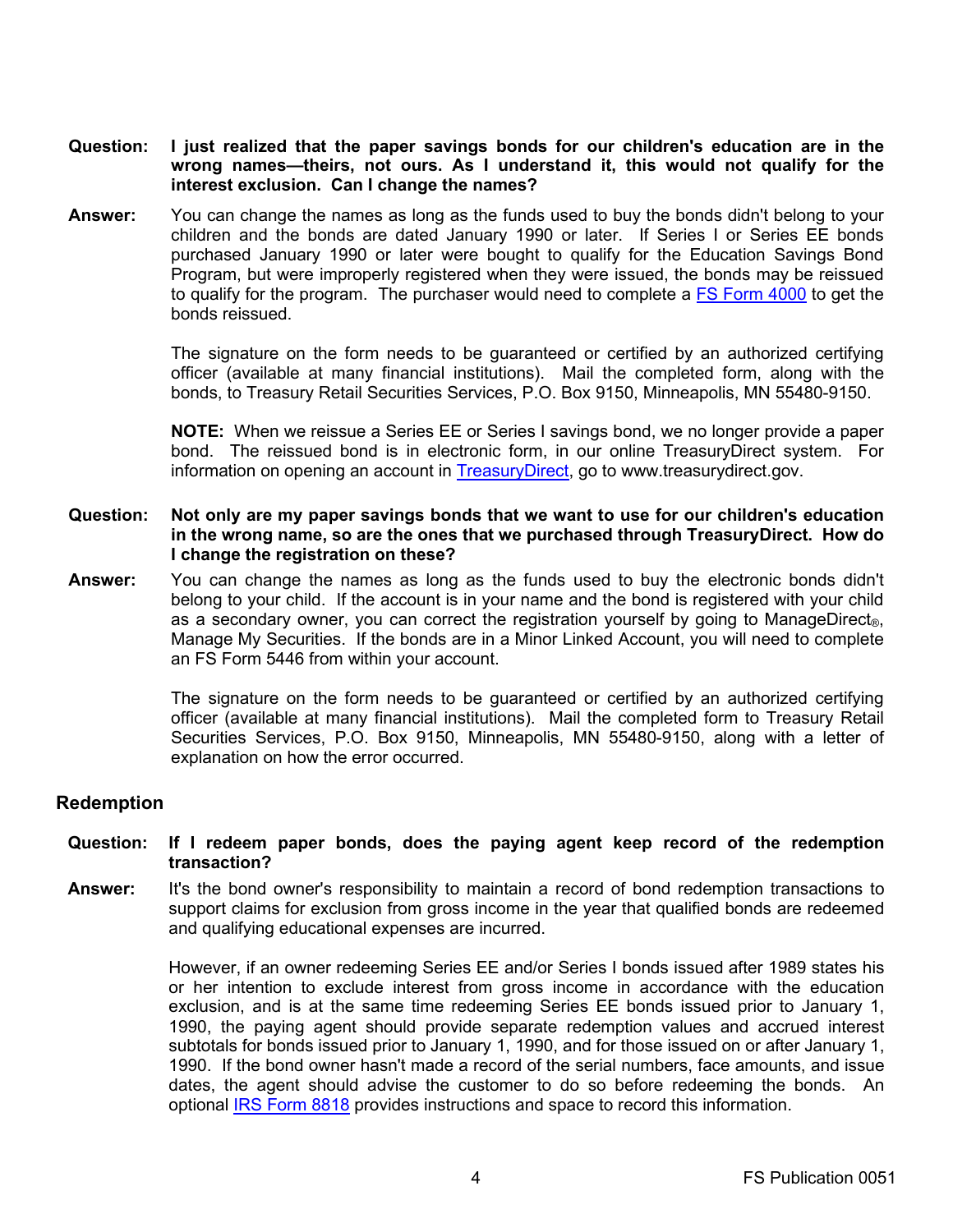## **Question: If I redeem my electronic bonds, where is this record kept?**

**Answer:** These records are kept in TreasuryDirect on the Taxable Transactions page, which is accessed through ManageDirect<sup>®</sup> under Manage My Taxes. This information is kept on the system for four years (current plus three prior years).

## **Question: What happens if bonds dated before January 1, 1990, are redeemed and new bonds are bought with the proceeds?**

- **Answer:** Accrued interest earnings on the bonds redeemed are taxable to the owner in the year of the redemption regardless of whether the proceeds are used to purchase new Series EE or Series I bonds.
- **Question: Can one exchange Series E or EE bonds issued before January 1, 1990, for new Series EE bonds or Series I bonds to make them eligible?**
- **Answer:** No. Outstanding savings bonds can't be exchanged for Series EE or Series I bonds.

### **Miscellaneous**

- **Question: I may not qualify for the Education Savings Bond Program. Are there any other options?**
- **Answer:** Yes. There is another way to use savings bonds to pay for your children's education expenses. Interest income on paper bonds purchased in a child's name alone, or on electronic bonds purchased in a Minor Linked Account and with or without a parent as beneficiary (not co-owner or secondary owner), can be included in the child's income each year as it accrues or deferred until the bonds are redeemed. In either case, the child will be subject to any federal income tax on the interest.

The parent may file a federal income tax return in the child's name (the child will need to have a Social Security Number) reporting the total accrued interest on all bonds registered to the child. The intention to report savings bond interest annually, (i.e., on an accrual basis) must be noted on the return. The decision to report accrued interest income annually currently applies to all future years and can be changed only by filing [IRS Form 3115](http://www.irs.gov/pub/irs-pdf/f3115.pdf) with the IRS and fulfilling other requirements outlined in [IRS Publication 550,](http://www.irs.gov/publications/p550/index.html) "Investment Income and Expenses."

No tax will be due unless the child has total income in a single year equal to the threshold amount that requires a return to be filed, and no further returns need to be filed until that annual income level has been reached. For children under the age of 18, unearned income (including dividends and interest) over a specified threshold amount for that age group will be taxed at the parent's rate. If the child is age 18 or older, income will be taxed at the child's rate.

With this approach, the tax liability on the bond interest is determined on an annual basis so that when the bonds are redeemed, only the current year's accrual will be subject to federal income tax. Make sure you keep complete records when using this system.

For more information on this approach, see [IRS Publication 929,](http://www.irs.gov/publications/p929/index.html) "Tax Rules for Children and Dependents."